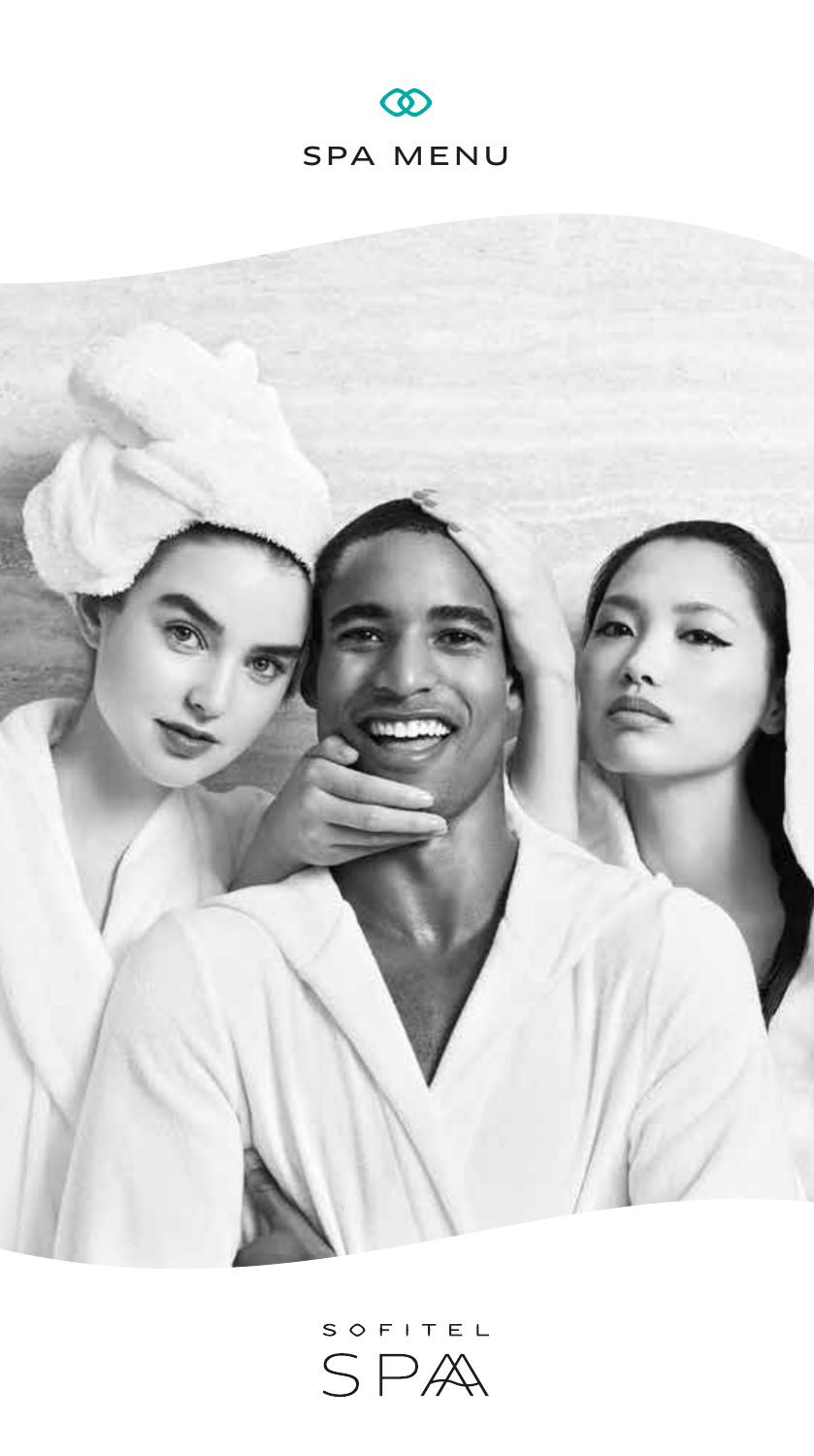LIVE THE FRENCH WAY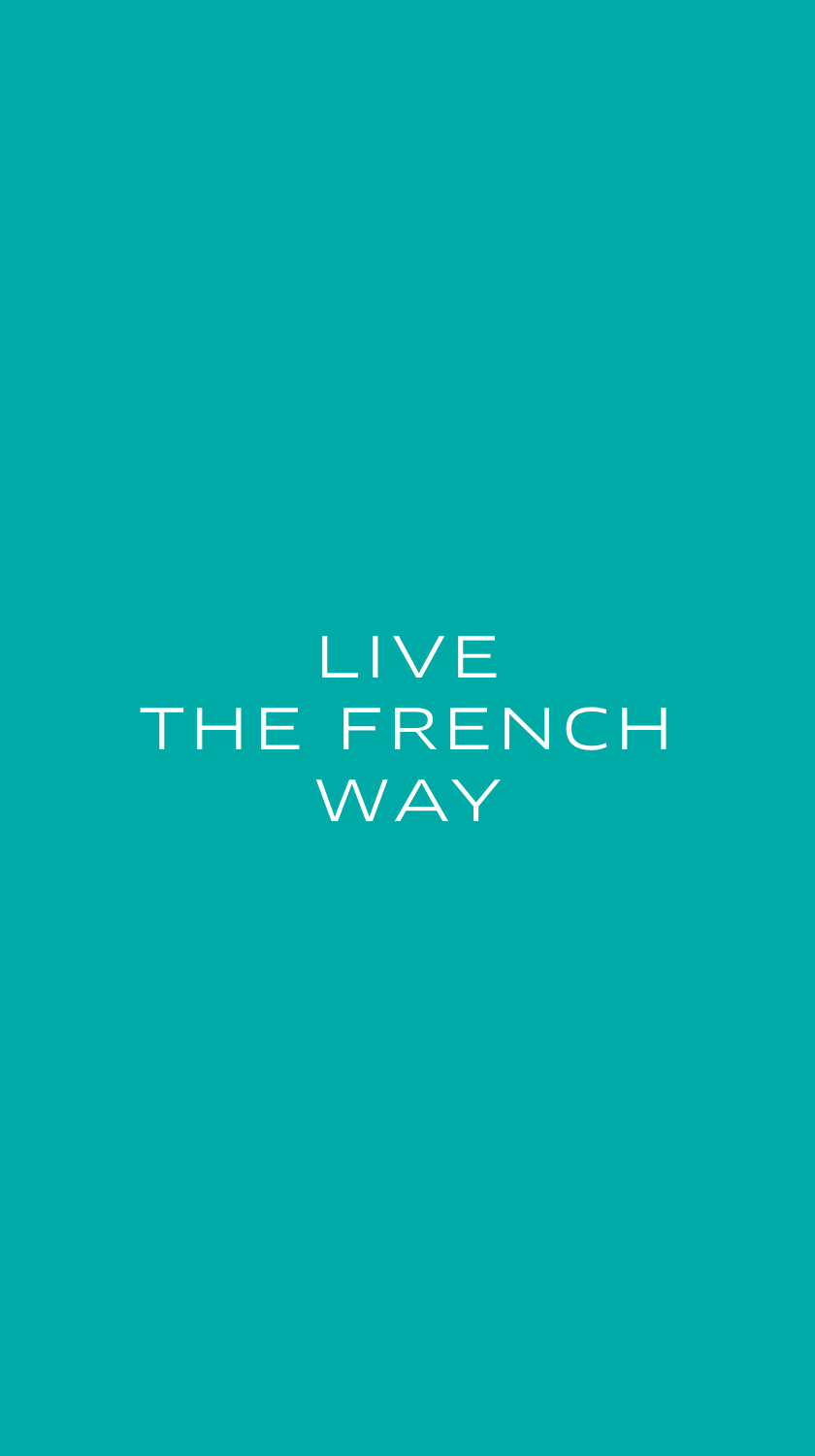# GO WITH THE FLOW

Treat yourself to the French glow. From radiant skin-boosting experiences that detox, cleanse and revitalize to the chic, tranquil setting that combats the demands of modern life, Sofitel SPA is the ultimate in French cosmetology.

Here, beauty is more than skin-deep. Taking care of yourself is a lifestyle and our approach is multi-dimensional, blending innovation with tradition to help you look – as well as feel – your absolute best.

Equipped with the savoir-faire, attention to detail and a passion for modern French art de vivre, the Sofitel SPA team welcomes you from 8 am to 10 pm

> Get your French glow, call 02 2737 3737 or speak to our reception team.

# FIND YOUR FRENCH GLOW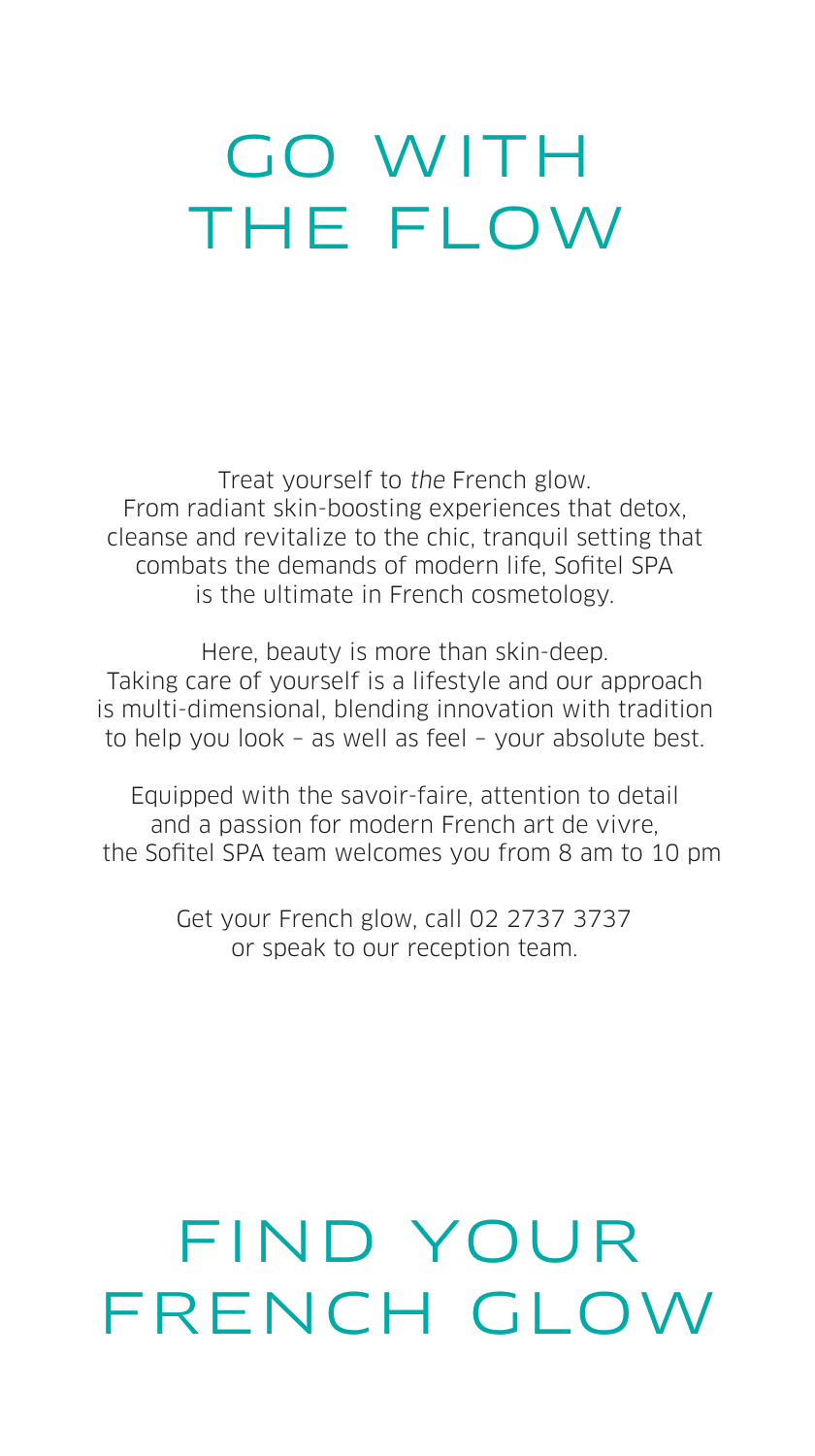

# REJUVENATE, THE FRENCH WAY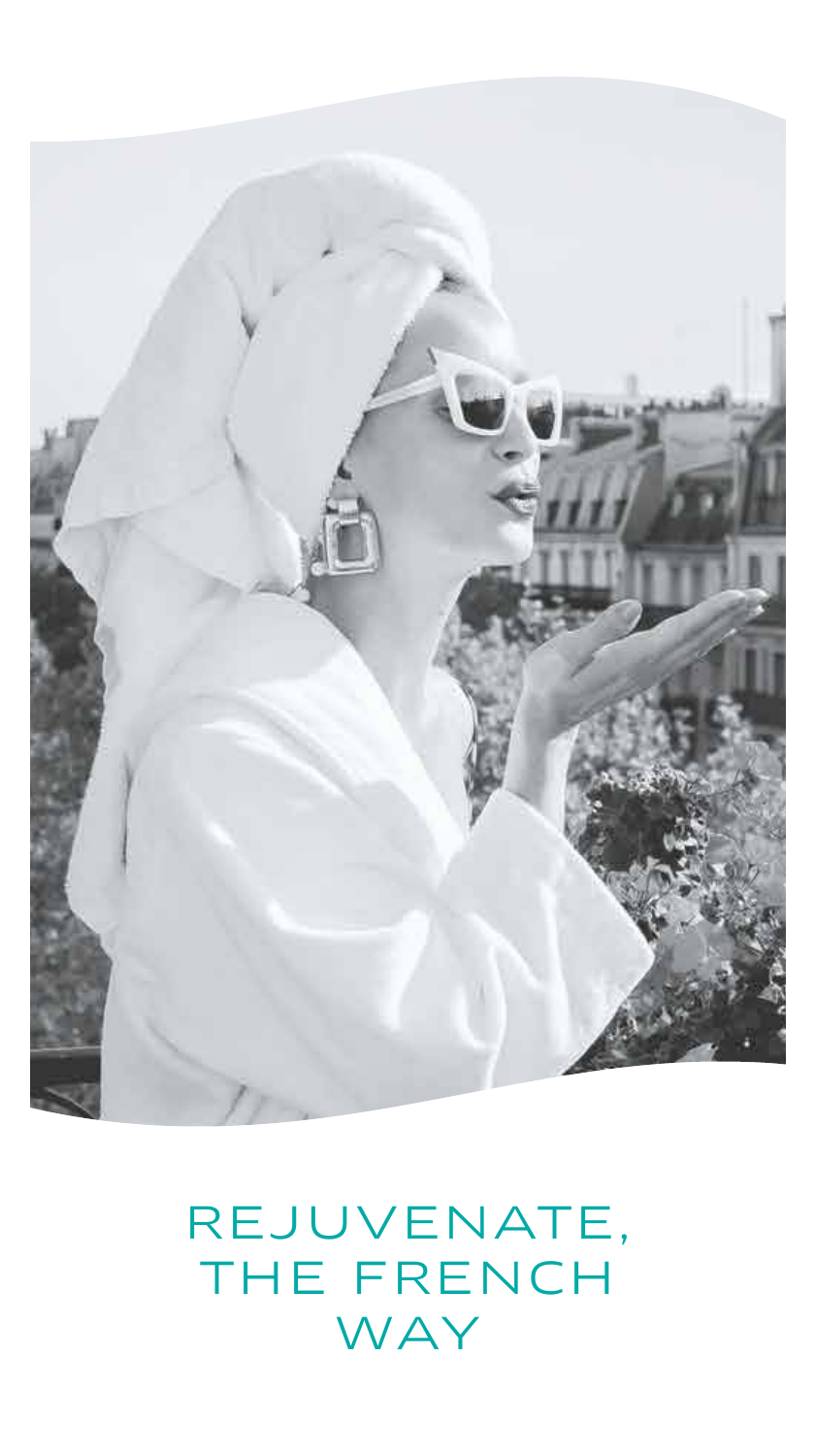## REJUVENATION

60 minutes 2,400 EGP

A luxurious blend of products combines harmoniously with the latest French skincare techniques to help restore a youthful complexion.

#### EXHILARATION **B**

60 minutes 2,500 EGP

Euphoric and smoothing body massage using signature techniques that will shape and tone your silhouette.

#### CLEOPATRA'S SECRET ®

#### 120 minutes 3,850 EGP

The beauty ritual of Queen Cleopatara. Starting with an exfoliating full body scrub followed by a relaxing full body massage and finishing up with extend youth facial.

#### NUBIAN HAMMAM

#### 120 minutes 3,850 EGP

A ritual that takes you on a journey of discovering the Ancient Arabian tradition. An application of Olive oil based black soap, prepare your skin to an exfoliating scrub with "A kessa" glove and a detoxifying body wrap of Clay will renew and deep detoxifying your skin. A full body massage completes the experience for a feeling of ultimate relaxation and wellbeing.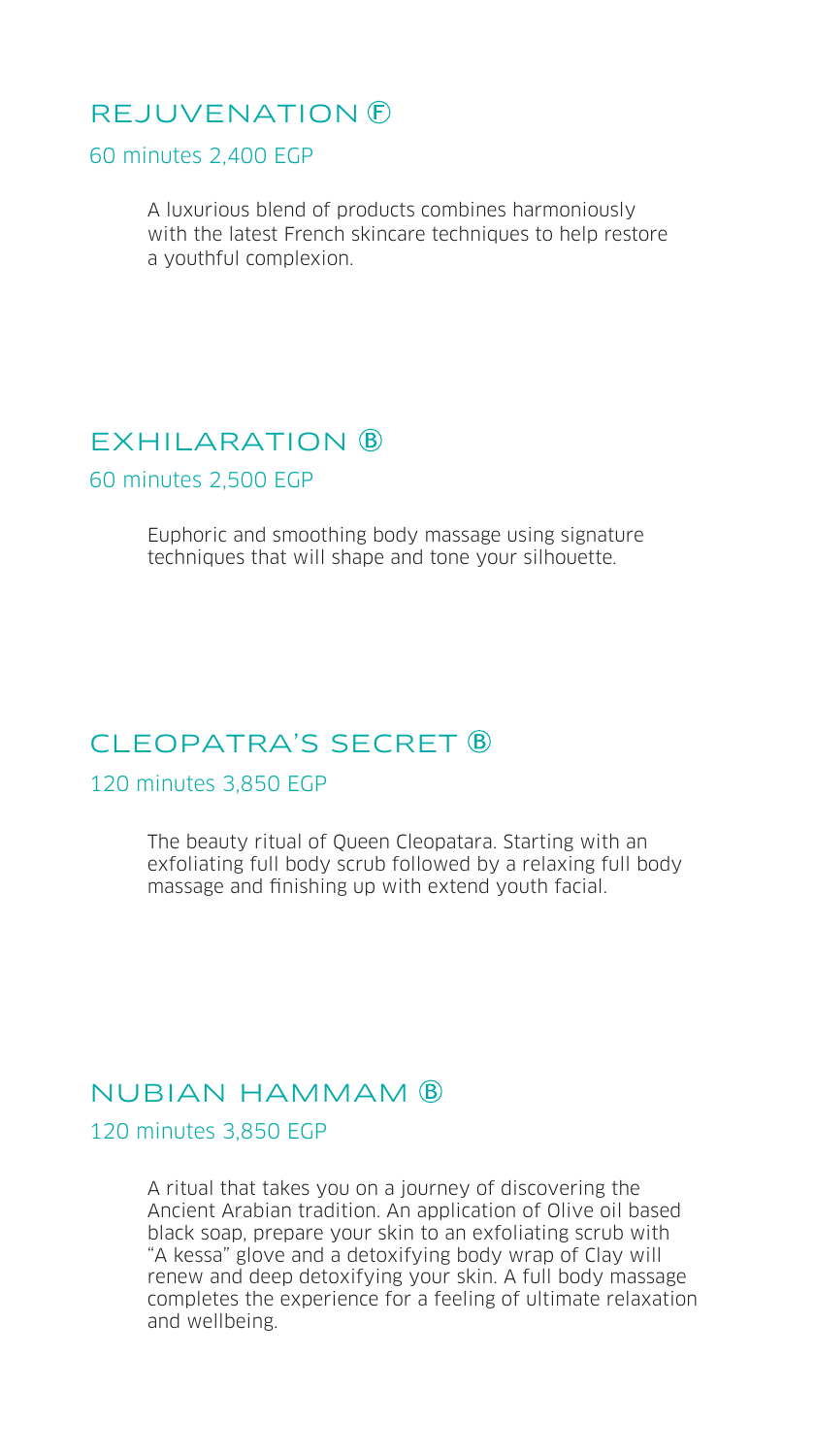# ENERGISING VITAMIN-C BODY RENEWAL

#### 30 minutes 1,100 EGP

Lemon and Salt exfoliate and calm skin with cooling, and Mandarin helps brighten and reveal youthful skin.

#### ORGANIC CINNAMON BODY BOOST BODY RENEWAL

30 minutes 1,100 EGP

Invigorating Cinnamon blends with Salt to refine skin, warm and neutralise free radicals.

# STIMULATING ARABIC COFFFF BUFF  $\overline{B}$

30 minutes 1,100 EGP

Rehydrating with Luxurious Arabic coffee and Vitamin E oil fully refreshes the skin.

# SATIN SHIMMER SALT CRYSTAL  $\overline{B}$ EXFOLIATION

30 minutes 1,100 EGP

Delivers an ideal supply for all trace elements, strengthens the skin and helps prevent cellular fatigue.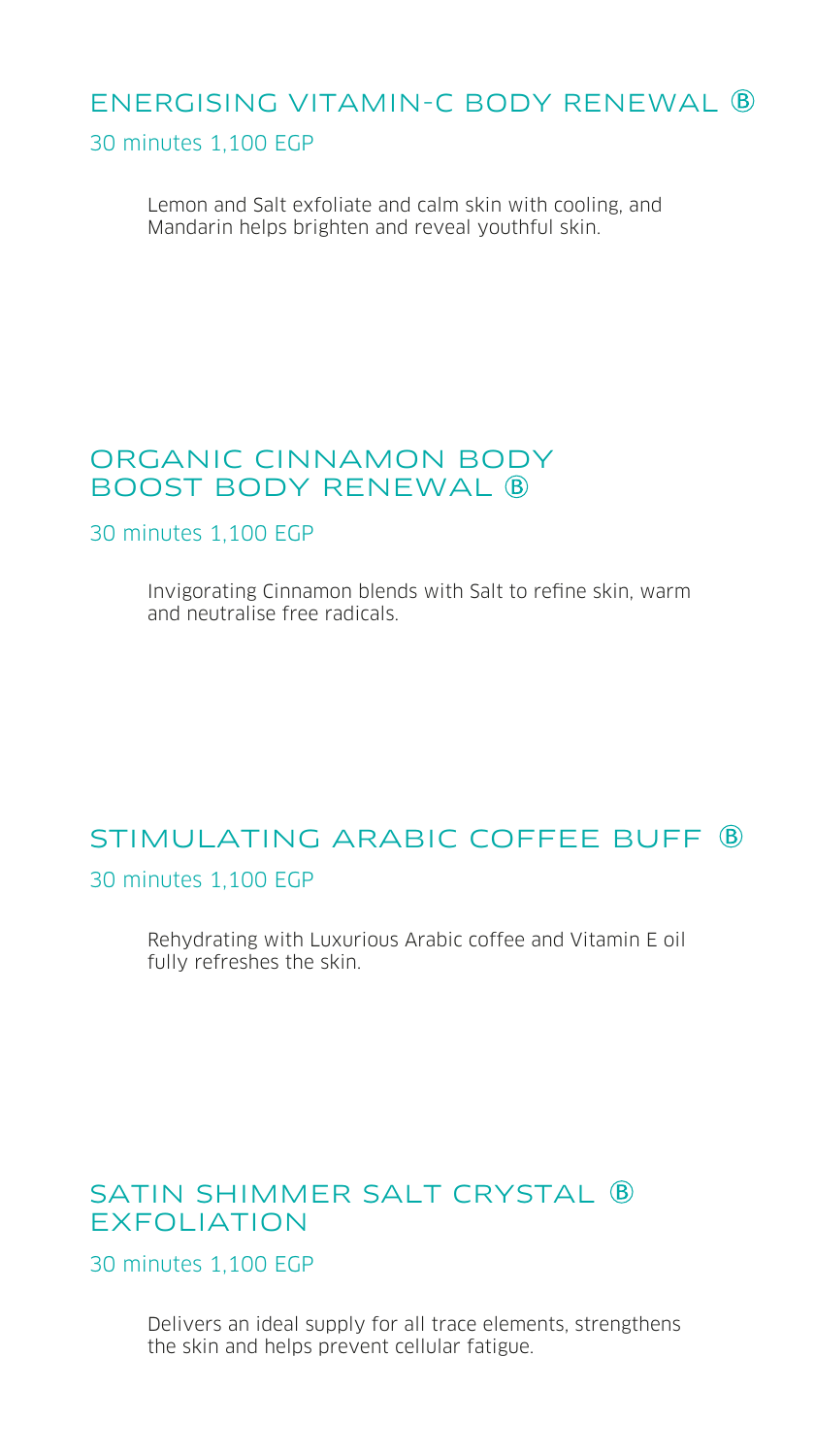## SEAWEED BODY WRAP 45 minutes 2,000 EGP

Seaweed body masque that will leave you cooled detoxified and your skin re-mineralized.

### CONTOURING MARINE BODY WRAP 45 minutes 2,000 EGP

Heals and nourishes to prevent signs of aging and leave you glowing with ultra soft and moisturized skin.

#### DEAD SEA REPRIEVE

#### 45 minutes 2,000 EGP

Reduce water retention and treat the signs of cellulite by tightening and toning the skin.

#### PIONEER TREATMENT YOUTH REVEALING GLOBAL ANTI-AGE

60 minutes 2,500 EGP / 90 minutes 2,800 EGP

This treatment reaches the height of Biotechnological performance and restores the skin's youthfulness, softness and luminosity. Results: The skin is smoother and firmer and glows with new radiance.

#### WHITE LUMINATION BRIGHTENING RADIANCE TREATMENT (F)

#### 60 minutes 2,200 EGP / 90 minutes 2,600 EGP

This very complete treatment offers skin cleansing along with chemical exfoliation in order to encourage a "new skin" effect. This is followed by a face massage, carried out with the new Perfecting Massage cream. an advanced professional product formulated to combine brightening action, dark spot correction and action on wrinkles, The application of the new Luminous Complexion Mask, plasticizing with Vitamin-C, delivers a final burst of radiance for a glowing face.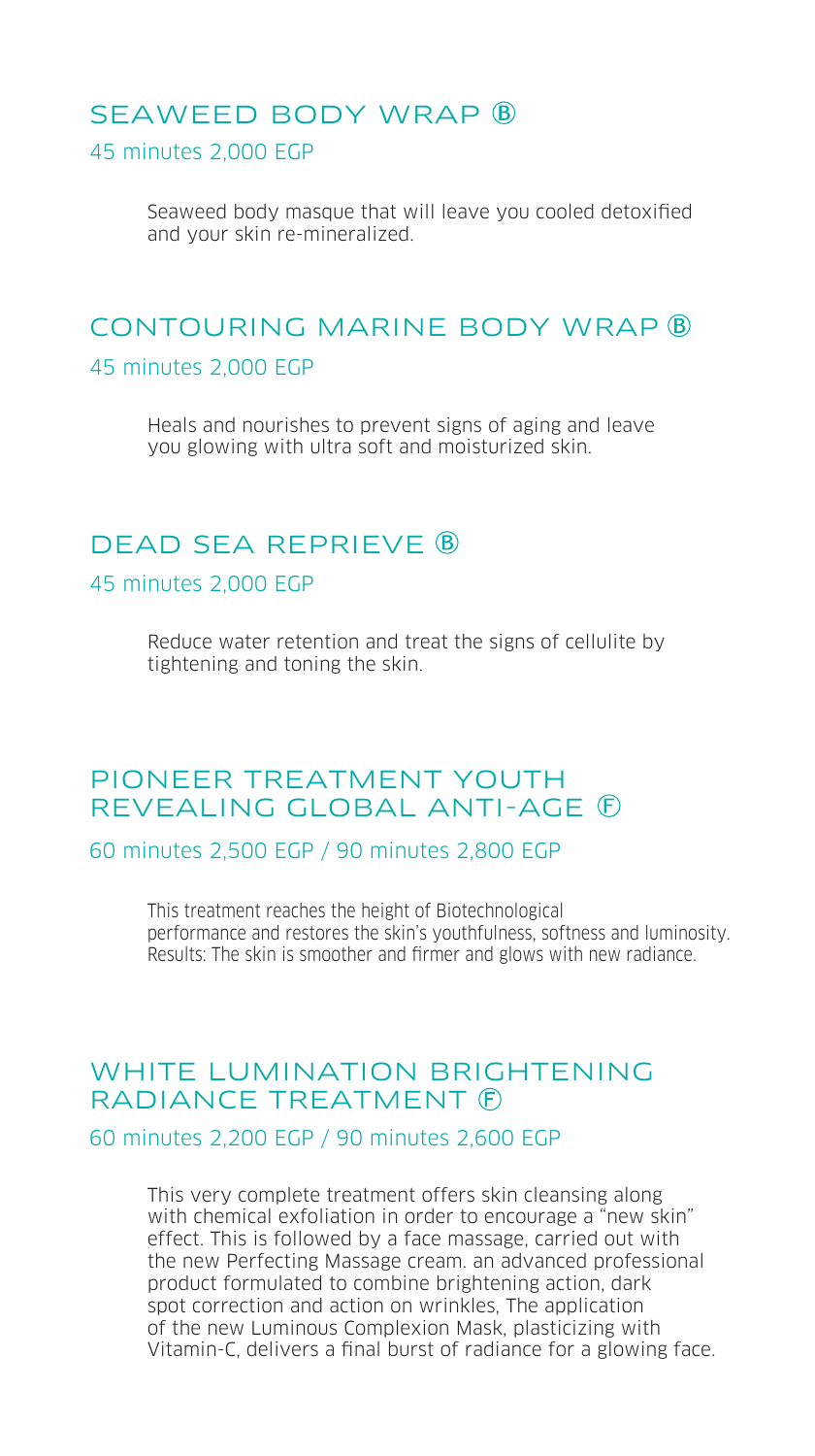## Facial For Men 60 minutes 2,200 EGP / 90 minutes 2,600 EGP

A classic rejuvenating facial, leaving your skin relaxed, purified and intensely moisturized, the overall texture with essential vitamins soothes, nourishes and refreshes the skin.

#### AROMATHERAPY MASSAGE 60 minutes 2,200 EGP / 90 minutes 3,000 EGP

A deeply relaxing massage that is customized to your specific needs made with natural Almond oil and pure essential oils.

# BALINESE MASSAGE ®

60 minutes 2,200 EGP / 90 minutes 3,000 EGP

Balinese massage is a luxurious spa treatment and an excellent choice if you want to experience a variety of massage techniques, gentle stretches, acupressure and aroma-therapy oils will make you relax and feel spiritually renewed at the same time.

## SPORT MASSAGE **B**

60 minutes 2,200 EGP / 90 minutes 3,000 EGP

A therapeutic full body deep tissue massage is specifically designed for those in need of more intense session and firmer pressure, It focuses on tension areas to relax and stretch the muscles using intense strokes. Ideal to relieve pains and stiffness caused by physical activities.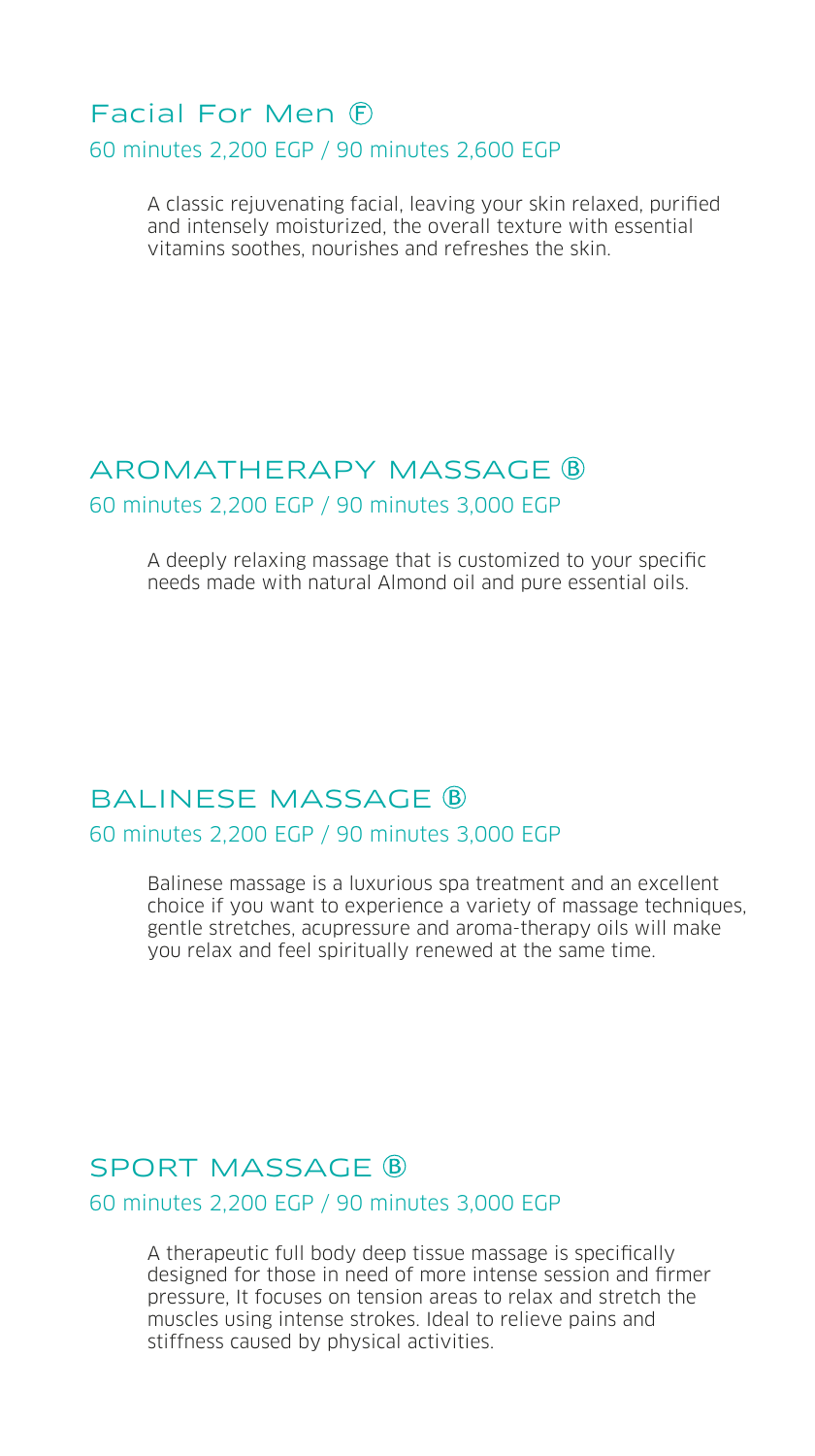#### THAI MASSAGE 60 minutes 2,200 EGP / 90 minutes 3,000 EGP

Developed by Buddha's physician more than 2500 years ago in India. For centuries Thai massage was performed by Monks as one of the component of Thai medicine. Thai massage is a dry massage using passive stretching and gentle pressure along energy lines, contributing to a sense of ease and wellbeing. Thai massage stimulates and release tense muscles, reduce stress, improves circulation, increases energy, centers mind and body.

#### HOT STONE MASSAGE ®

90 minutes 3,000 EGP

Experience a luxurious full body massage using hot stones that will make a deep level of calmness while relaxing tight muscles, removing blockages and dissolving stress. You will leave the Spa feeling renewed and energized through the healing properties of these natural and volcanic stones.

# HERBAL POULTICE **B** 60 minutes 2,200 EGP / 90 minutes 3,000 EGP

A poultice of Thermodynamic herbs and Pink salt is used to enhance massage therapy by generating heat, relaxing knots and restoring the range of motion to muscles and joints.

#### REJUVENATION FOR COUPLE **B**

90 minutes 5,500 EGP

Amplify your love at the incomparable and quixotic Sofitel Spa, We work to ensure that love, harmony and good health radiates from within you, Enjoy a romantic bath adorn with candle lights, Fruit basket & Sparkling Wine followed by deep relaxation massage.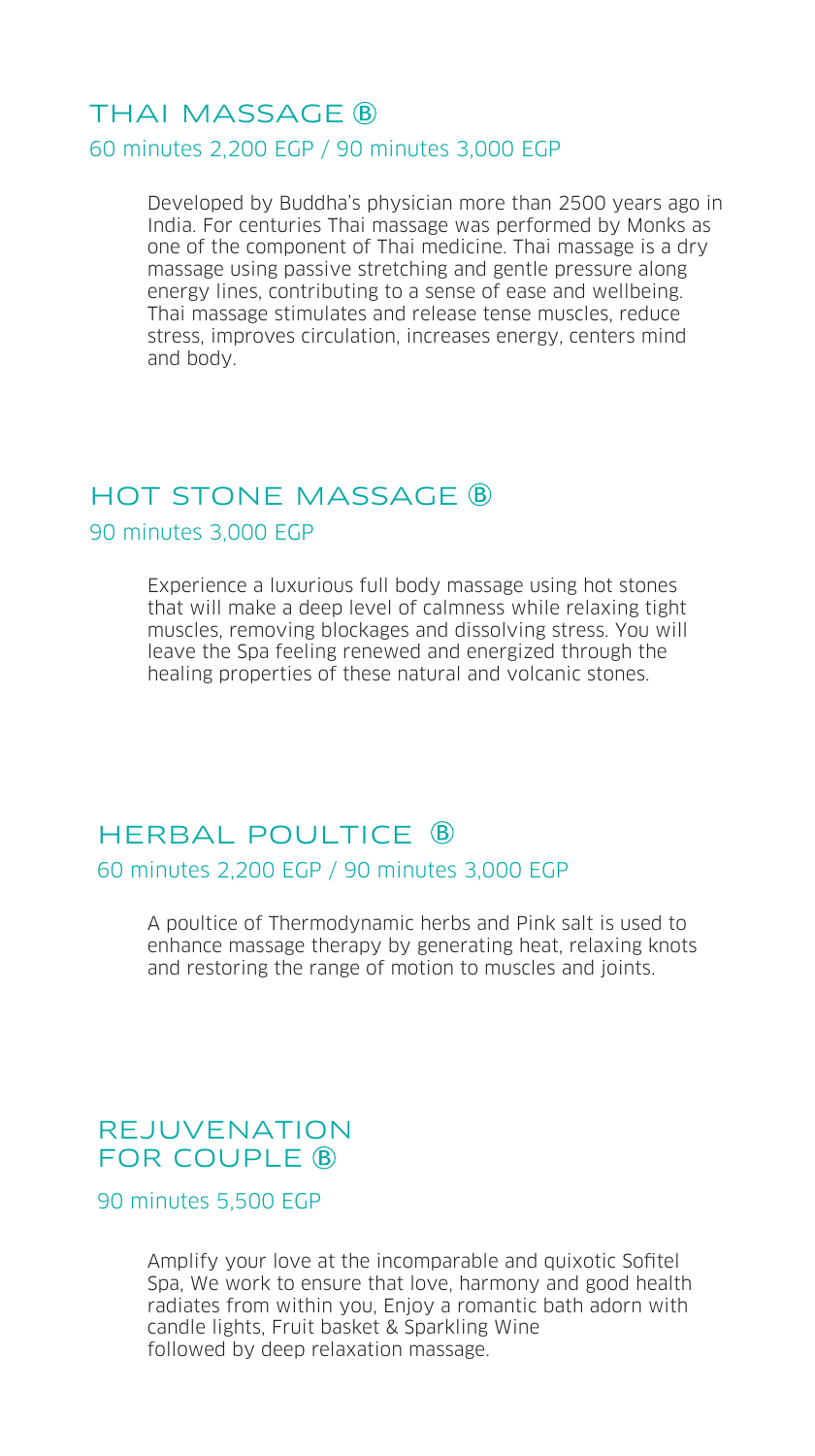# FOOT RITUAL **B**

30 minutes 1,200 EGP

A targeted treatment to comfort and relieve tired feet, as well as visibly enhance their appearance. This massage will leave you floating on your feet.

#### BACK RITUAL B 30 minutes 1,200 EGP

Focusing primarily on the back, shoulders and neck area, this deep back massage will help to relieve tension and stiff aching muscles.

# SCALP RITUAL **B**

30 minutes 1,200 EGP

Nourishing and protecting, locally-harvested Hibiscus combines with Coconut oil for a targeted scalp massage. using traditional techniques to protect and nourish scalp and hair.

#### FACIAL RITUAL 30 minutes 1,400 EGP

This express facial is ideal for those on the go. Your skin is cleansed, lightly exfoliated and gently massaged.

# HAMMAM HEAVFN B 60 minutes 1,800 EGP

Inspired Moroccan Hammam experience begins with a steam bath with an application of black soap, a purifying exfoliation using a special «kessa» glove, the ritual culminates in a nourishing application of Vitamin-E and Almond Oil.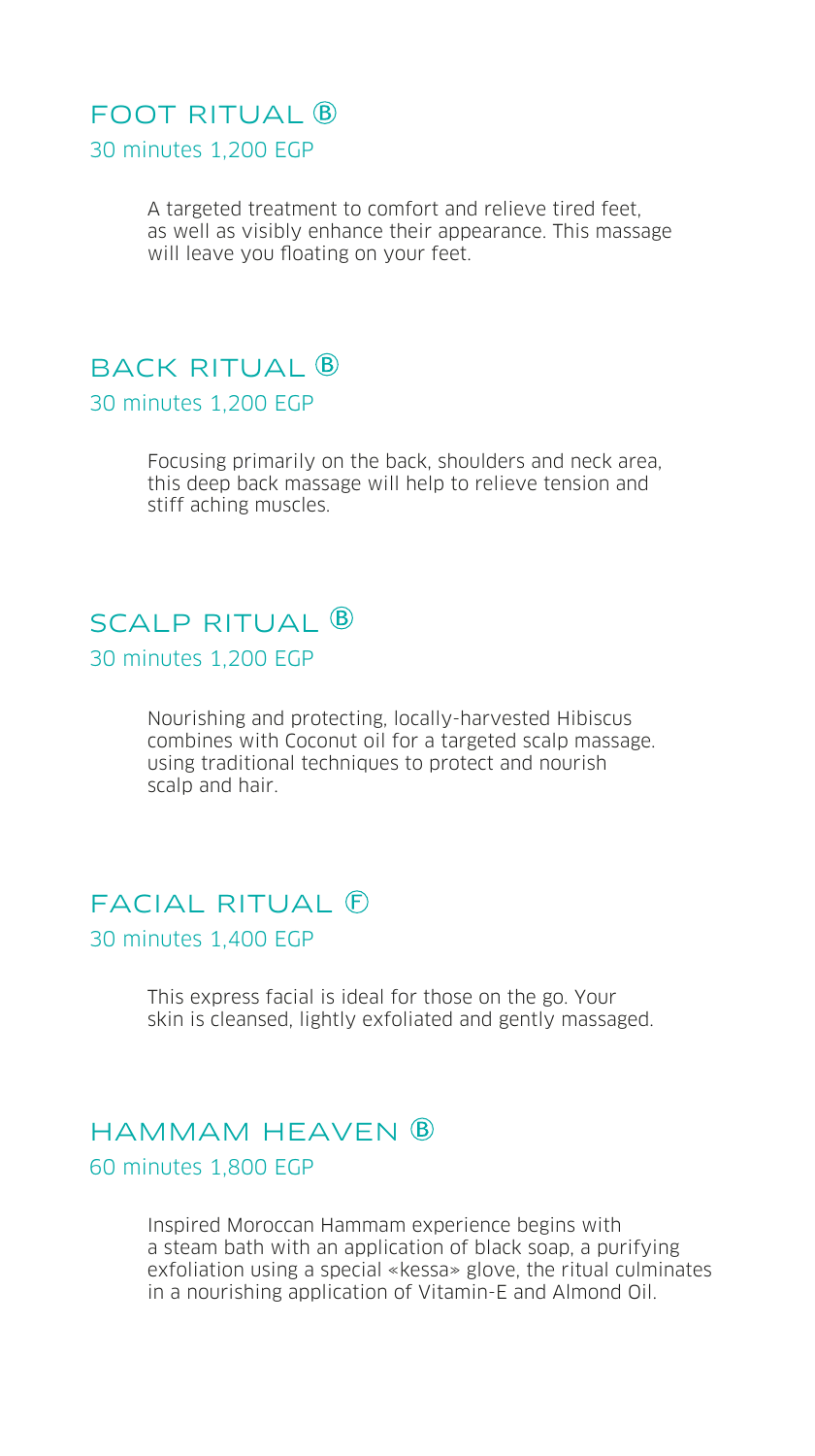#### ARRIVAL AT SOFITEL SPA

To enhance your Spa experience, we encourage you to arrive 20 minutes prior to your treatment. Throw off your shoes and indulge yourself with our luxurious robes and slippers, Leave your cares at the door and unwind in our calming, therapeutic and relaxed environment. Give yourself time prior to your treatment to optimize the overall effects, and completely re-balance your mind, body and spirit.

#### GIFT VOUCHER

A perfect and refined gift that suits every occasion. Our Sofitel SPA Team is at your full disposal for advice to customized your gift voucher.

#### RESERVATIONS

Bookings made by hotel guests directly with Sofitel SPA are guaranteed by the signing of a reservation. Bookings made by external guests directly with Sofitel SPA may be secured by a credit card or cash payment.

## CANCELLATION POLICY

Cancellation is free of charge if made 24 hours in advance. Hotel guests must give four hours notice, after which the full cost of the treatments will be charged.

## LATE ARRIVAL

Out of respect for other client's reservations, we advise you that we are unable to extend your treatment time in case of your late arrival.

> Facial Treatment **B** Body Treatment